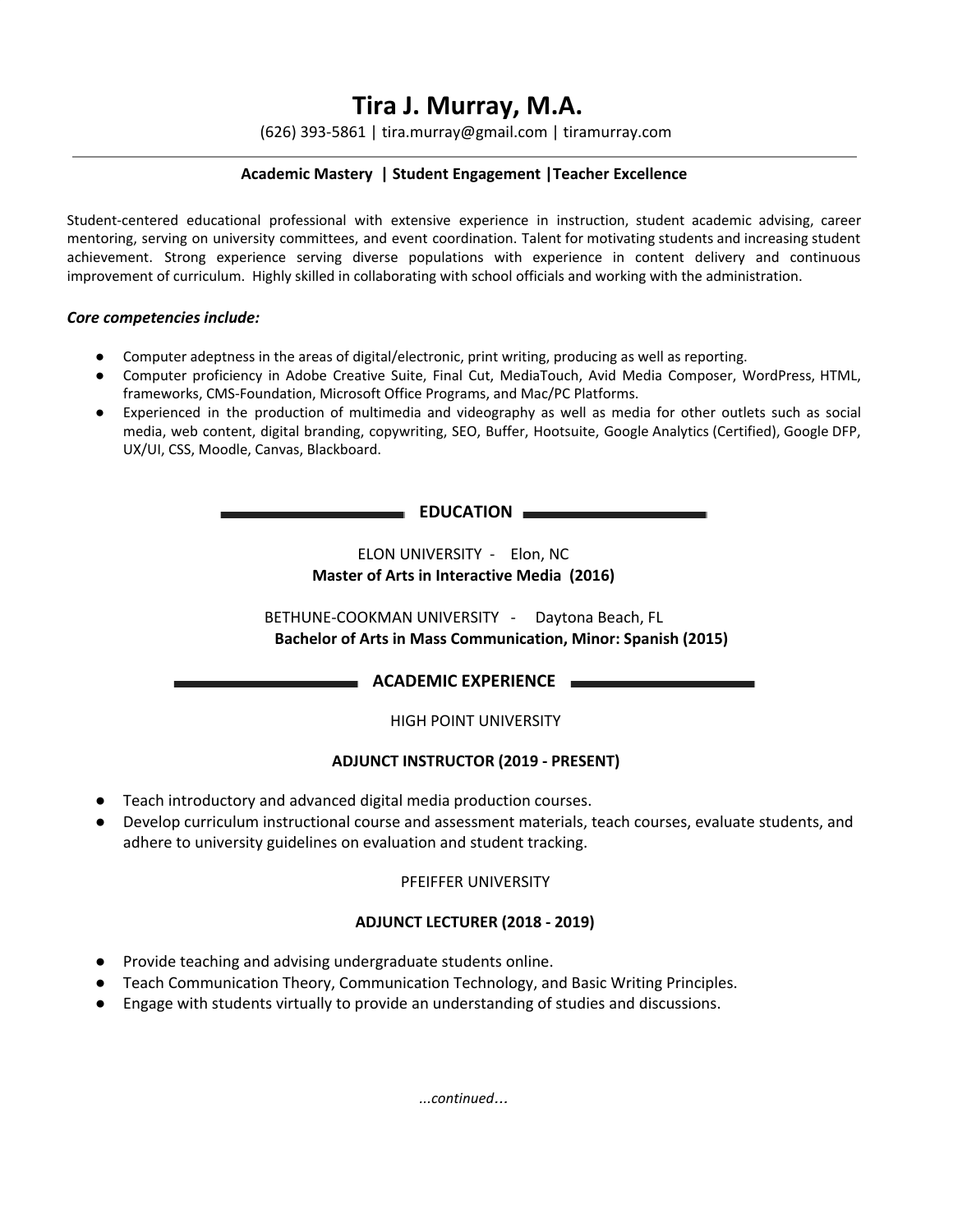#### **NORTH CAROLINA AGRICULTURAL AND TECHNICAL STATE UNIVERSITY**

# **LECTURER / STUDENT MEDIA ADVISOR (2016 - PRESENT)**

- Teach Writing, Public Relations, Grammar, Journalistic Writing, and Editing for Print and Online Media.
- Engage in research for different media platforms such as public relations, newspaper, radio, and social media.
- Collaborate with department faculty on curriculum development to reflect national standards and current trends.
- Increase student involvement in extracurricular activities within the Journalism and Mass Communication Department including Multimedia Online Platform, The Blue and Gold Post.
- Mentor students with professional development.

#### **PROFESSIONAL EXPERIENCE**

# CURTIS MEDIA GROUP, WPTF-AM **PRODUCER / PROMOTIONS DIRECTOR (2017 – 2019)**

Created, taped, and edited news pieces and public service and commercial announcements for the radio station. Produced on-air marketing for targeted audiences. Marketing included script writing, branding, and budget allocations.

#### **Selected accomplishments:**

- Executed email and social media marketing plans to deliver effective information to target audiences.
- Live-tweeted for Morning and Afternoon talk shows to increase audience engagement.
- Enhanced User Experience on the webpage by 37% within 1 week.
- Produced scripts, interviews, weather/traffic reports, and strategic branding for news anchors including news updates and breaking news stories.
- Edited audio logs, voice track shows and produced promotional imaging.

# INDY WEEK (THE INDEPENDENT WEEKLY) **DIGITAL CONTENT DIRECTOR (2016-2017)**

Oversaw the daily editorial operations of the social, digital, and mobile platforms.

#### **Selected accomplishments:**

- Increased website usability engagement by 93%.
- Created weekly strategy reports for online activity from user experience using Buffer, Google Analytics, and DFP.
- Collaborated with Sales, Editing, and Production departments. Achieved success with the yearly production for publications: Best of the Triangle 2017, EATS 2017, DRINK 2017, and College Guide 2017.
- Curated fresh material online for social media platforms and website layout using Buffer and CMS Foundations(HMTL/CSS).

# ALLIED CHURCHES OF ALAMANCE COUNTY **SOCIAL MEDIA AUDITOR (2015-2016)**

Constantly monitored media profiles. Used steps to evaluate online presence to optimize the church's mass media potential. **Selected accomplishments:**

- Implemented social media and email marketing strategy, which resulted in an 87% increase in yearly donations.
- Developed strategy reports comprised of website/social media analytics and recommendations for digital content.
- Created content calendars and marketing development plans to assist with digital media expansion.
- Assisted in the production of website management and social media profiles.